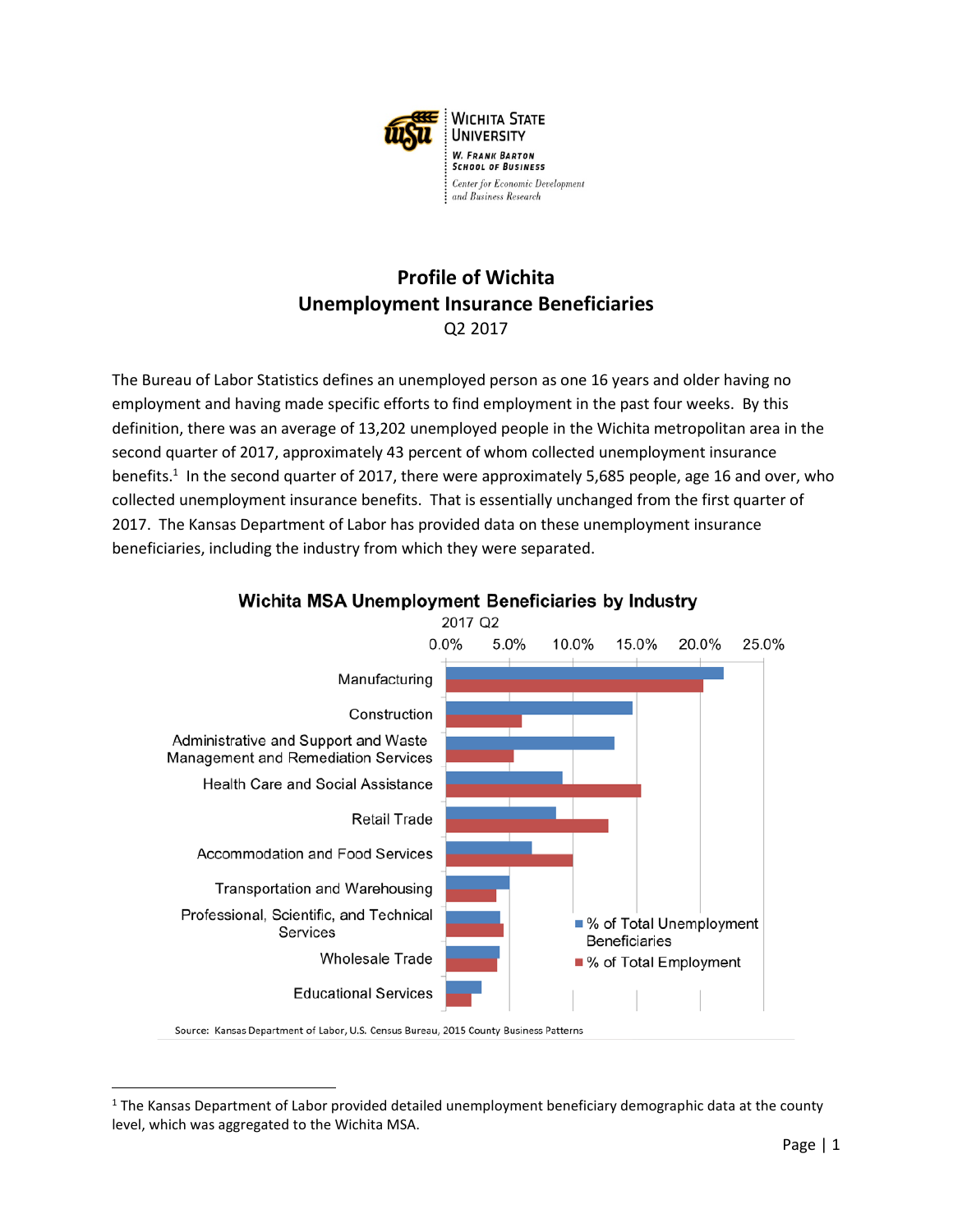In the second quarter of 2017, four industries accounted for 59 percent of unemployment insurance beneficiaries in the Wichita area; manufacturing, construction, administrative and support and waste management and remediation services, and health care. Of these four high unemployment industries, construction and administrative and support have a proportionately high level of unemployment insurance beneficiaries, when compared to total employment.

|                                                  |       | Unemp. Ins.<br><b>Beneficiaries</b> | $%$ of<br>Total | <b>Change</b><br>from |
|--------------------------------------------------|-------|-------------------------------------|-----------------|-----------------------|
| <b>Wichita MSA</b>                               |       | Q2 2017                             | Emp.            | Q1 2017               |
| Manufacturing                                    | 1,243 | 21.9%                               | 20.2%           | 296                   |
| Construction                                     | 836   | 14.7%                               | 6.0%            | (363)                 |
| Administrative and Support and Waste Management  | 754   | 13.3%                               | 5.4%            | (94)                  |
| <b>Health Care and Social Assistance</b>         | 519   | 9.1%                                | 15.4%           | 57                    |
| <b>Retail Trade</b>                              | 493   | 8.7%                                | 12.8%           | (52)                  |
| <b>Accommodation and Food Services</b>           | 385   | 6.8%                                | 10.0%           | 46                    |
| <b>Transportation and Warehousing</b>            | 285   | 5.0%                                | 3.9%            | 56                    |
| Professional, Scientific, and Technical Services | 243   | 4.3%                                | 4.5%            | 45                    |
| <b>Wholesale Trade</b>                           | 241   | 4.2%                                | 4.1%            | 32                    |
| <b>Educational Services</b>                      | 161   | 2.8%                                | 2.0%            | 87                    |
| Other Services (except Public Administration)    | 98    | 1.7%                                | 4.2%            | (16)                  |
| Information                                      | 97    | 1.7%                                | 1.8%            |                       |
| Other or Not Reported                            | 96    | 1.7%                                | 0.0%            | $\overline{2}$        |
| Real Estate and Rental and Leasing               | 70    | 1.2%                                | 1.4%            | (31)                  |
| Finance and Insurance                            | 65    | 1.1%                                | 3.4%            | (39)                  |
| Arts, Entertainment, and Recreation              | 38    | 0.7%                                | 1.5%            | (23)                  |
| Management of Companies and Enterprises          | 30    | 0.5%                                | 2.5%            | (12)                  |
| Mining, Quarrying, and Oil and Gas Extraction    | 14    | 0.2%                                | 0.5%            | $\overline{2}$        |
| Agriculture, Forestry, Fishing and Hunting       | 8     | 0.1%                                | 0.0%            | (4)                   |
| <b>Utilities</b>                                 | 6     | 0.1%                                | 0.4%            | $\overline{2}$        |
| Total                                            | 5,682 | 99.9%                               | 100.0%          | (9)                   |

Source: Kansas Department of Labor, U.S. Census Bureau 2015 County Business Patterns

## **Educational Attainment**

Educational attainment is a leading indicator of unemployment. The higher the level of education, the less likely a person will be unemployed. In the Wichita area, 31.5 percent of the labor force, age 25 to 64, have no more education than a high school diploma. Of those receiving unemployment benefits, 53.8 percent have no more education than a high school diploma.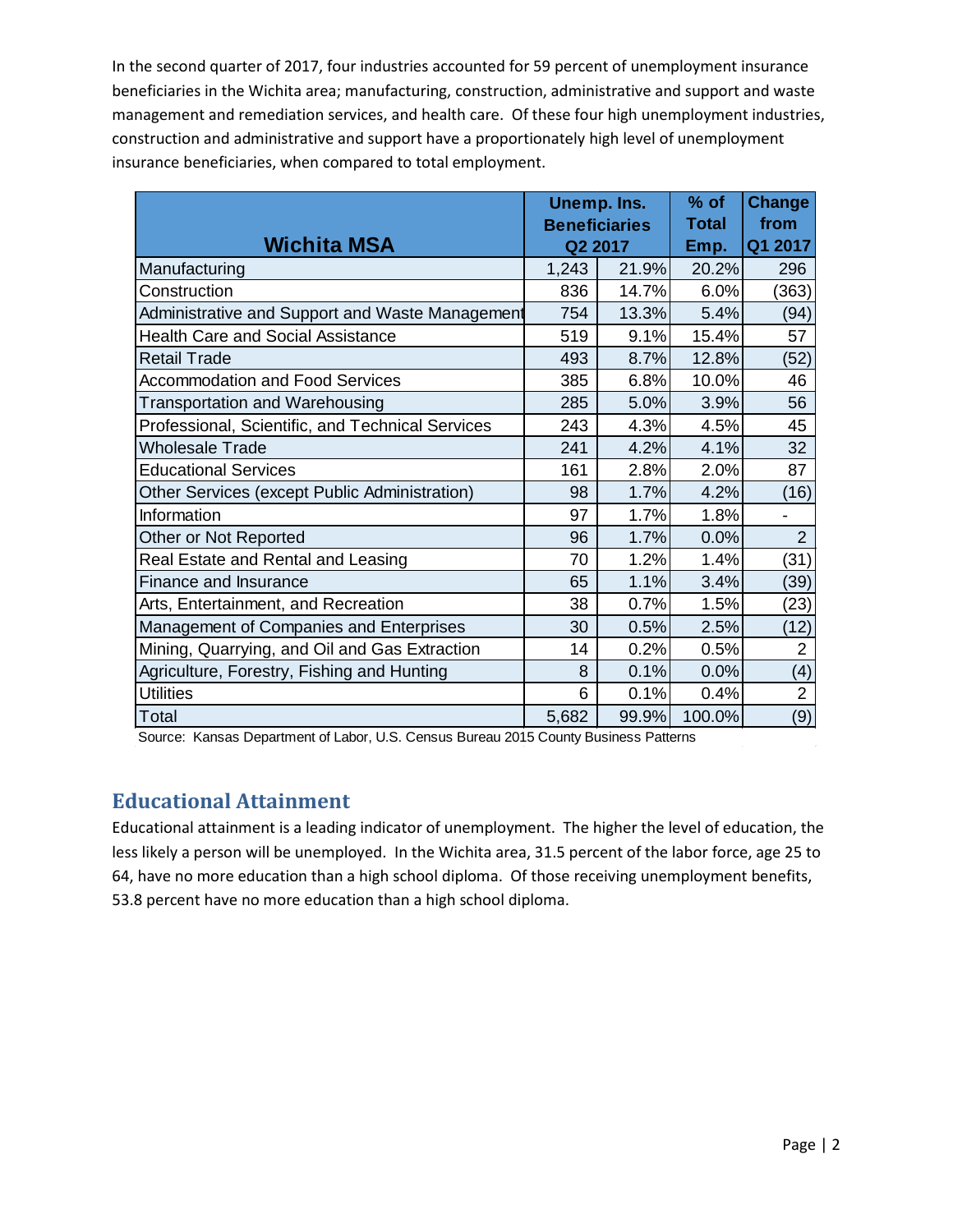| <b>Wichita MSA Unemployment Insurance Beneficiaries</b><br>25-64 years old |         |        |         |        |        |          |  |  |
|----------------------------------------------------------------------------|---------|--------|---------|--------|--------|----------|--|--|
|                                                                            | Q1 2016 |        | Q2 2017 |        | Change |          |  |  |
|                                                                            | #       | %      | #       | %      | #      | %        |  |  |
| Less than high school                                                      | 644     | 13.2%  | 532     | 11.0%  | (112)  | $-17.4%$ |  |  |
| GED or high school                                                         | 2,106   | 43.2%  | 2,061   | 42.7%  | (45)   | $-2.1%$  |  |  |
| Some college                                                               | 1,361   | 27.9%  | 1,413   | 29.3%  | 52     | 3.8%     |  |  |
| Bachelor's degree or higher                                                | 670     | 13.7%  | 632     | 13.1%  | (38)   | $-5.7%$  |  |  |
| Not Reported                                                               | 99      | 2.0%   | 185     | 3.8%   | 86     | 86.9%    |  |  |
| Total                                                                      | 5,803   | 100.0% | 4,823   | 100.0% | (980)  | $-16.9%$ |  |  |

Source: Kansas Department of Labor



### **Gender**

In the second quarter, a person in the Wichita area receiving unemployment insurance benefits was 1.3 times more likely to be male as female. This is down from 1.7 times more likely to be a male than a female in the first quarter of 2017. This shift can be attributed to seasonal adjustments in education and construction employment.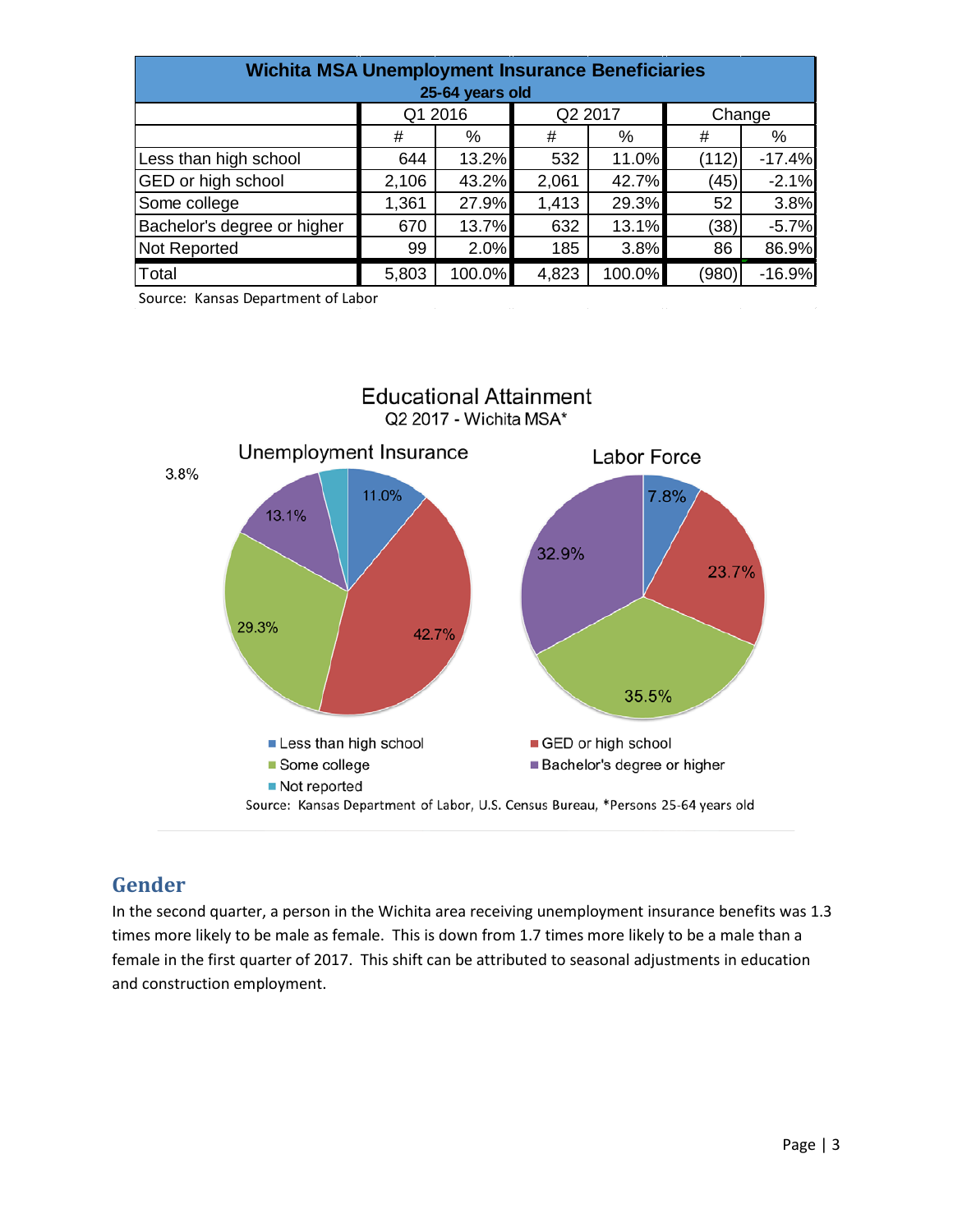

Source: Kansas Department of Labor, U.S. Census Bureau, \*Persons 16 years and over

| <b>Wichita MSA Unemployment Insurance Beneficiaries</b><br>by Gender and Education<br><b>16 Years and over</b> |         |       |         |       |          |          |  |  |  |
|----------------------------------------------------------------------------------------------------------------|---------|-------|---------|-------|----------|----------|--|--|--|
| <b>Female</b>                                                                                                  | Q1 2016 |       | Q2 2017 |       | Change   |          |  |  |  |
|                                                                                                                | #       | $\%$  | #       | %     | #        | %        |  |  |  |
| Less than high school                                                                                          | 227     | 4.0%  | 278     | 4.9%  | 51       | 22.5%    |  |  |  |
| GED or high school                                                                                             | 847     | 14.9% | 969     | 17.0% | 122      | 14.4%    |  |  |  |
| Some college                                                                                                   | 665     | 11.7% | 801     | 14.1% | 136      | 20.5%    |  |  |  |
| Bachelor's degree or higher                                                                                    | 328     | 5.8%  | 341     | 6.0%  | 13       | 4.0%     |  |  |  |
| Not Reported                                                                                                   | 43      | 0.8%  | 51      | 0.9%  | 8        | 18.6%    |  |  |  |
| Total                                                                                                          | 2,095   | 30.8% | 2,440   | 42.9% | 345      | 16.5%    |  |  |  |
| <b>Male</b>                                                                                                    | Q1 2016 |       | Q2 2017 |       | Change   |          |  |  |  |
|                                                                                                                | #       | %     | #       | %     | #        | %        |  |  |  |
| Less than high school                                                                                          | 522     | 9.2%  | 347     | 6.1%  | (175)    | $-33.5%$ |  |  |  |
| GED or high school                                                                                             | 1,680   | 29.5% | 1,572   | 27.7% | (108)    | $-6.4%$  |  |  |  |
| Some college                                                                                                   | 914     | 16.1% | 817     | 14.4% | (97)     | $-10.6%$ |  |  |  |
| Bachelor's degree or higher                                                                                    | 392     | 6.9%  | 337     | 5.9%  | (55)     | $-14.0%$ |  |  |  |
| Not Reported                                                                                                   | 74      | 1.3%  | 171     | 3.0%  | 97       | 131.1%   |  |  |  |
| Total                                                                                                          | 4,717   | 69.2% | 3,244   | 57.1% | (1, 473) | $-31.2%$ |  |  |  |

Source: Kansas Department of Labor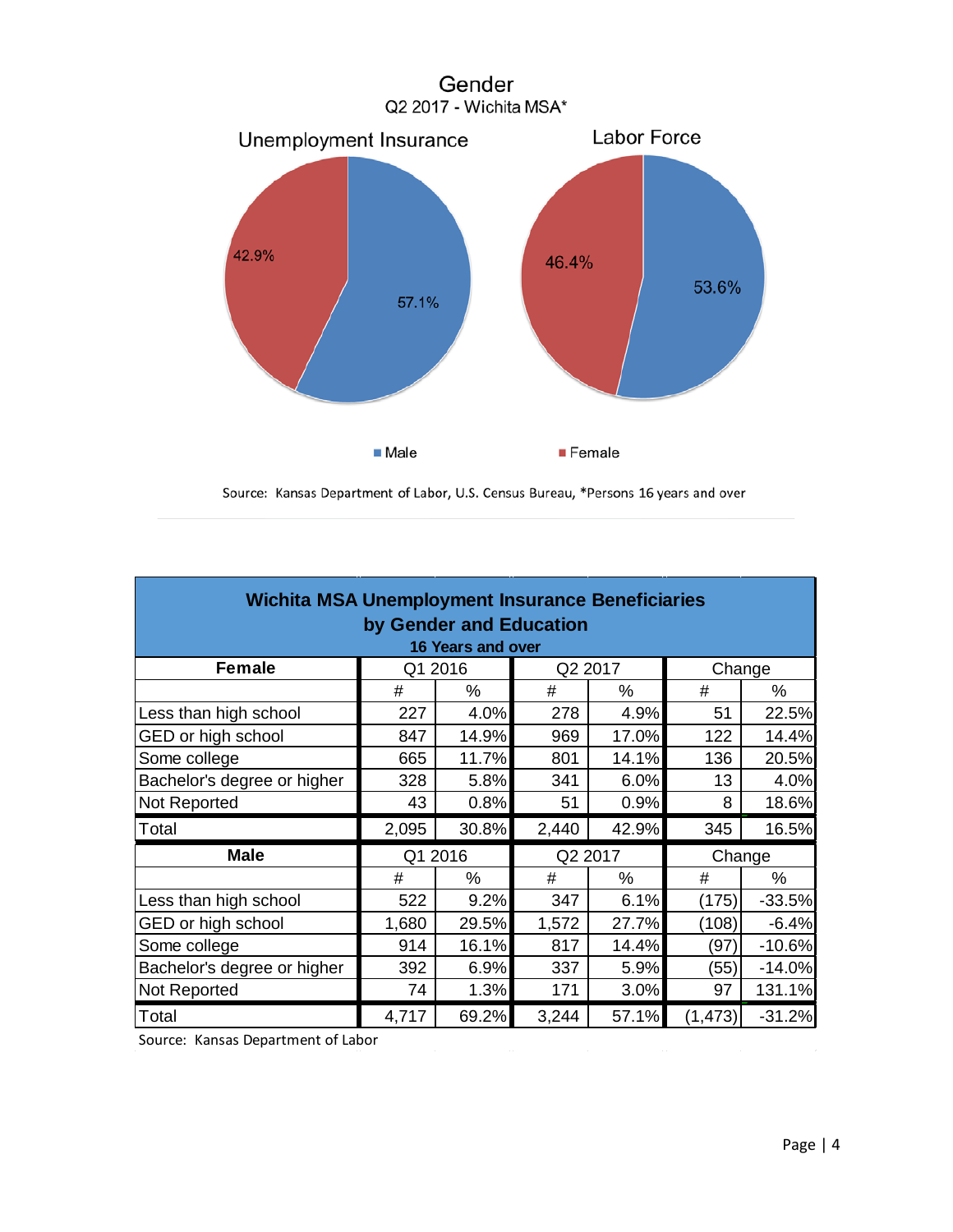# **Age**

The age distribution of people receiving unemployment benefits remained approximately the same between the first and second quarters of 2017. As would be expected, the majority of people receiving unemployment benefits are in the working age population between 25 and 64 years old. Younger working adults, between 25 and 44 years old, are more likely to be receiving unemployment benefits than older working adults, between 45 and 64 years old, at 60.6 percent and 39.4 percent, respectively.<sup>2</sup>

| Wichita MSA Unemployment Insurance Beneficiaries by Age and Education |          |          |          |             |        |  |  |  |
|-----------------------------------------------------------------------|----------|----------|----------|-------------|--------|--|--|--|
| Q2 2017 - 16 years and over                                           |          |          |          |             |        |  |  |  |
|                                                                       | 16 to 24 | 25 to 44 | 45 to 64 | 65 and over | Total  |  |  |  |
| Less than high school                                                 | 1.3%     | 5.4%     | 3.9%     | 0.3%        | 11.0%  |  |  |  |
| GED or high school                                                    | 7.1%     | 20.5%    | 15.8%    | 1.4%        | 44.7%  |  |  |  |
| Some college                                                          | 2.6%     | 15.4%    | 9.5%     | 1.0%        | 28.5%  |  |  |  |
| Bachelor's degree or higher                                           | 0.3%     | 5.7%     | 5.4%     | 0.5%        | 11.9%  |  |  |  |
| Not Reported                                                          | 0.6%     | 1.8%     | 1.5%     | 0.0%        | 3.9%   |  |  |  |
| Total                                                                 | 11.9%    | 48.7%    | 36.1%    | 3.3%        | 100.0% |  |  |  |

Source: Kansas Department of Labor Totals may not sum due to rounding.

However, age is not a strong indicator of who is likely to be a beneficiary of unemployment insurance in the Wichita labor force. The age distribution of people receiving unemployment insurance closely resembles the age distribution in the labor force. For all age groups, the number of people receiving unemployment benefits decreases with higher levels of educational attainment.

#### **Race**

A person receiving unemployment benefits in the Wichita area is 2.6 times more likely to be white than of a minority race. However, there is a disproportionately higher level of minority workers receiving unemployment benefits when compared to the labor force in the Wichita area. Minority workers account for 11.3 percent of the labor force and 19.8 percent of unemployment insurance beneficiaries. For all races, the number of people receiving unemployment benefits decreased with higher levels of educational attainment. Between the first and second quarters, there was little change in the racial mix of persons receiving unemployment insurance.

 $2$  It should be noted that it is possible a significant portion of the unemployed not receiving benefits would be younger adults. The Census Bureau estimates the unemployment rate for 16 to 19 year olds in the Wichita area to be 22.0 percent, and 11.8 percent for 20 to 24 year olds. American Community Survey 2010-2014 5-year estimates